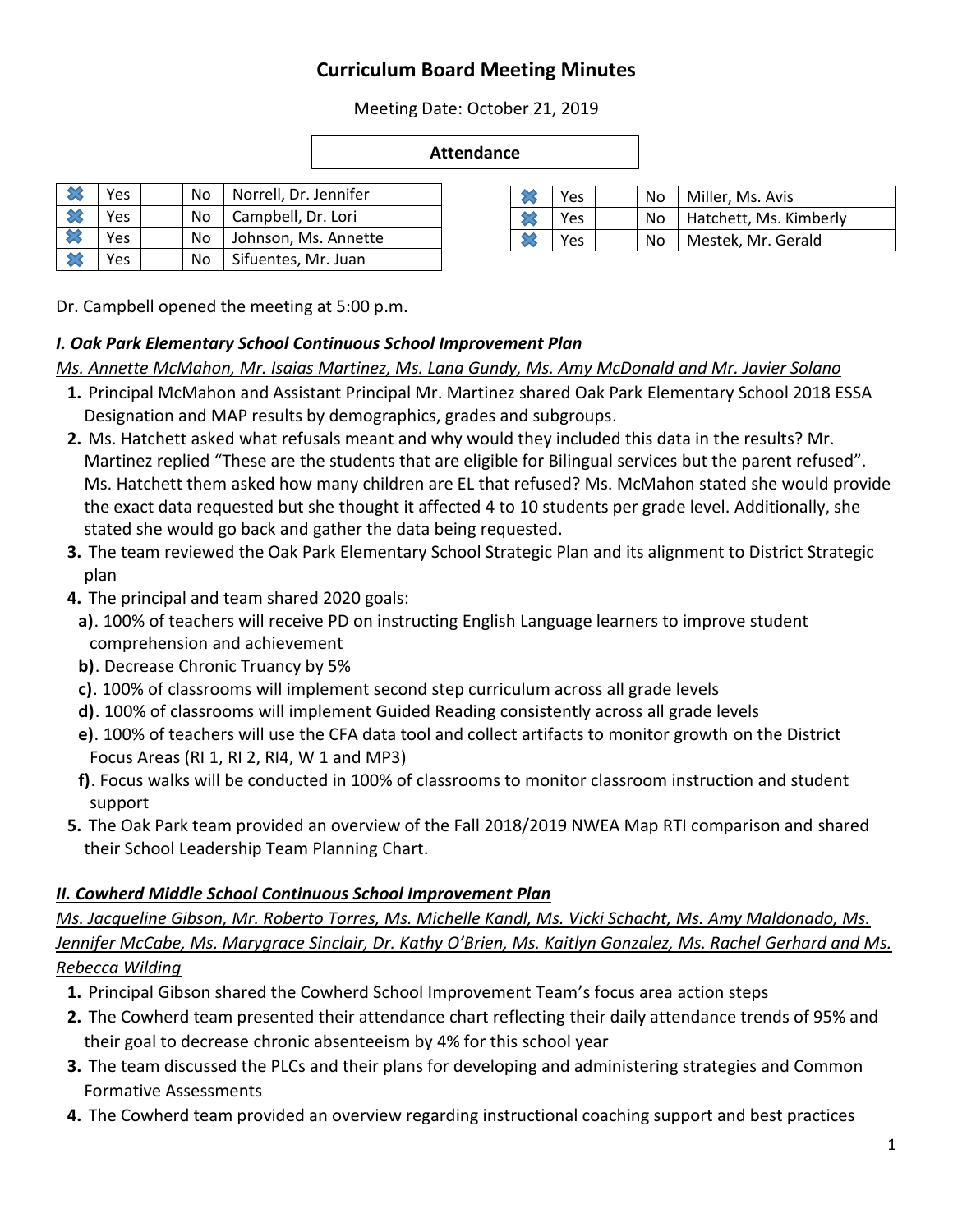- **5.** Mr. Torres discussed hosting monthly parent meetings to engage and involve parents in discussing student emotional and academic success
- **6.** The team provided NWEA Map student growth summary report comparison fall 2018/2019

## *III. Elevate K-12-Tiered Interventions*

*Ms. Joan Lee*

- **1.** Dr. Norrell opened the discussion stated the importance of restructuring Middle Schools Mathematics. She shared the district's strategy plan for increasing math achievement.
- **2.** Ms. Lee provided a brief recap of how the program works and highlighted growth reports from other districts that implemented Elevate K-12.
- **3.** Ms. Lee described the instruction model and student/staff ratio.
- **4.** She provided the Tier 2 and 3 proposal including the following cost:
	- **a).** Tier 2 \$53,640 for 110 students
	- **b)**. Tier 3 \$444,800 for 556 students

## *IV. FLES Update*

## *Dr. Rita Guzman, Ms. Elizabeth Vivanco, Ms. Tibisay Perez-Cancino, Ms. Erica Y. Vazquez, Ms. Norma Anguiano, Ms. Katherine S. Schanks and Ms. Maria D. De Prado Dieguez*

- **1.** Dr. Guzman provided an overview of the FLES program in Elementary (Foreign Language in Elementary Schools)
- **2.** She provided a brief recap of the components and supplemental materials used in the program and discussed how research suggests that learning a second language is extremely beneficial for a child development not only academically but overall.
- **3.** Ms. Prado shared her experience with English speaking students and their excitement to learn Spanish, she also provided a brief sample of the FLES lesson plans format.
- **4.** Ms. Vazquez and Ms. Anguiano elaborated on the supplemental materials used for the students (visual Aid, photo cards, phonic kits, grouping by language level, digital versions) focusing on speaking, reading, writing and listening. They also shared how the program evolves over grade levels.
- **5.** Ms. Anguino expressed how the students made her feel like a celebrity every time they come to her class speaking Spanish.
- **6.** The team briefly shared the scope and sequence of the spiraled curriculum.
- **7.** Ms. Schanks presented the FLES pre-assessment scores showing an improvement of 22% to 26%
- *8.* Ms. Miller asked "Are the FLES teachers bilingual teachers or do they learned with the students? Dr. Guzman replied "No. They are all Bilingual".

# *V. High School Course Proposals*

## *Mr. Jon Simpson and Ms. Jennifer Brinkman*

- **1.** The High School team discussed the course change recommendations in the following areas:
	- **a).** Fine Arts-New course proposal for "Guitar Ensemble". This is a continuation of Guitar I & II with an estimated cost of \$3,000
	- **b).** FACS-New course proposal for "Restaurant Management III". This is a continuation of Culinary Arts program with an estimated cost of \$2,980.04
	- **c).** CTE proposal is for a name change and for content modification the courses will become: Web Page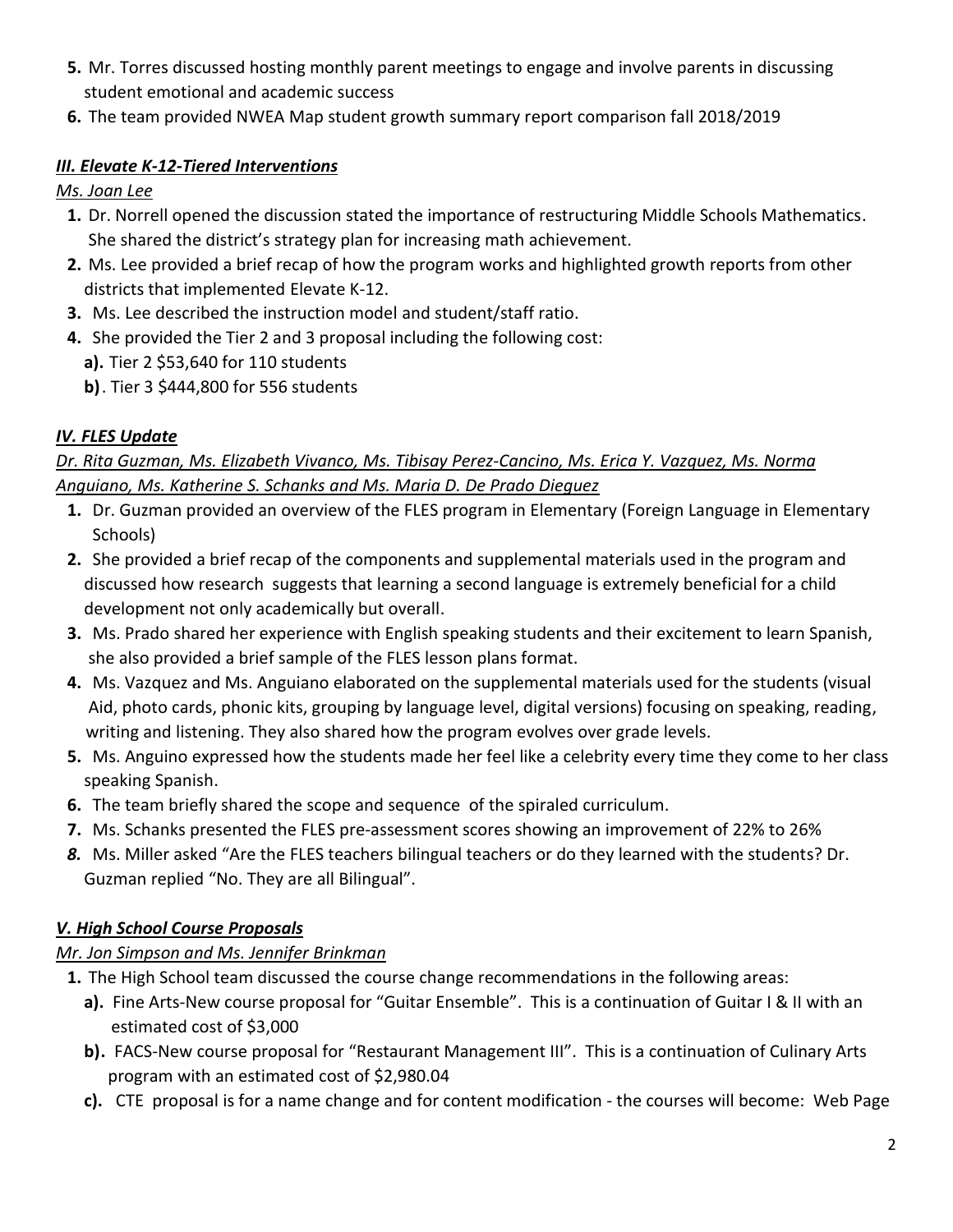and Interactive Media Development and Web page and interactive Media Development II (no cost associated). The Coding course will become "Computer Operations and Programming" (no cost associated).

- **2.** Math proposal is to retire the Pre-Calculus Honors (MAT411, MAT412) course to replace with the existing WCC College Algebra and WCC Plane Trigonometry courses. Additionally, there will be a name change for Stem College Math to Stem Applications allowing student to earn dual credit with an estimated cost of \$7,244.
- **3.** Physical Education The new courses are:
	- **a)**. Discover Dance, no cost associated (Zumba Instructor Certification offered)
	- **b)**. IHSA Officiating Class, no cost associated (8-10 Certifications offered)
	- **c)**. Outdoor Education, no cost associated
	- **d)**. Lifetime Health and Fitness, no cost associated

### *VI. High School Climate Data*

#### *Mr. Jon Simpson and Ms. Jennifer Brinkman*

- **1.** The Administration team provided a recap of this school year's plan based on the data from last year regarding student behavior and school safety
- **2.** The team shared the worked done to reset school culture which includes:
	- **a)**. Setting rules and expectations
	- **b)**. Providing presentations to the entire student population
	- **c)**. Communicating expectations to parents/guardians
	- **d)**. Consistently communicating expectations to the student body
- **3.** High School team presented the suspension trend data chart (school fights) showing a decrease of 39% of incidences for September and 86% for October.
- **4.** To continue this success, the high school is committed to the following next steps:
	- **a)**. Monitor weekly and monthly data
	- **b)**. Maintain communication with both students and parents/guardians
	- **c)**. Present to the entire student population 2<sup>nd</sup> semester
	- **d)**. Engage in conversations with Middle School Principals on future Tomcat Night

## *VII. Accelerated Placement Planning*

## *Dr. Lori Campbell*

- **1.** Dr. Campbell provided an overview of States of Illinois Accelerated Placement Act
- **2.** She discussed the need for a district planning team to develop the local criteria for participation
- **3**. She described the process for the plan development which includes:
	- **a)**. Whole grade acceleration
	- **b)**. Single-subject acceleration
	- **c)**. Early entrance to Kindergarten
	- **d)**. Early entrance to first grade
- **4.** She shared the considerations needed to implement the program in the district which includes:
	- **a)**. Application process
	- **b)**. Application period
	- **c)**. Plan details (assessment: academic/cognitive testing, performance threshold, early entrance evaluation